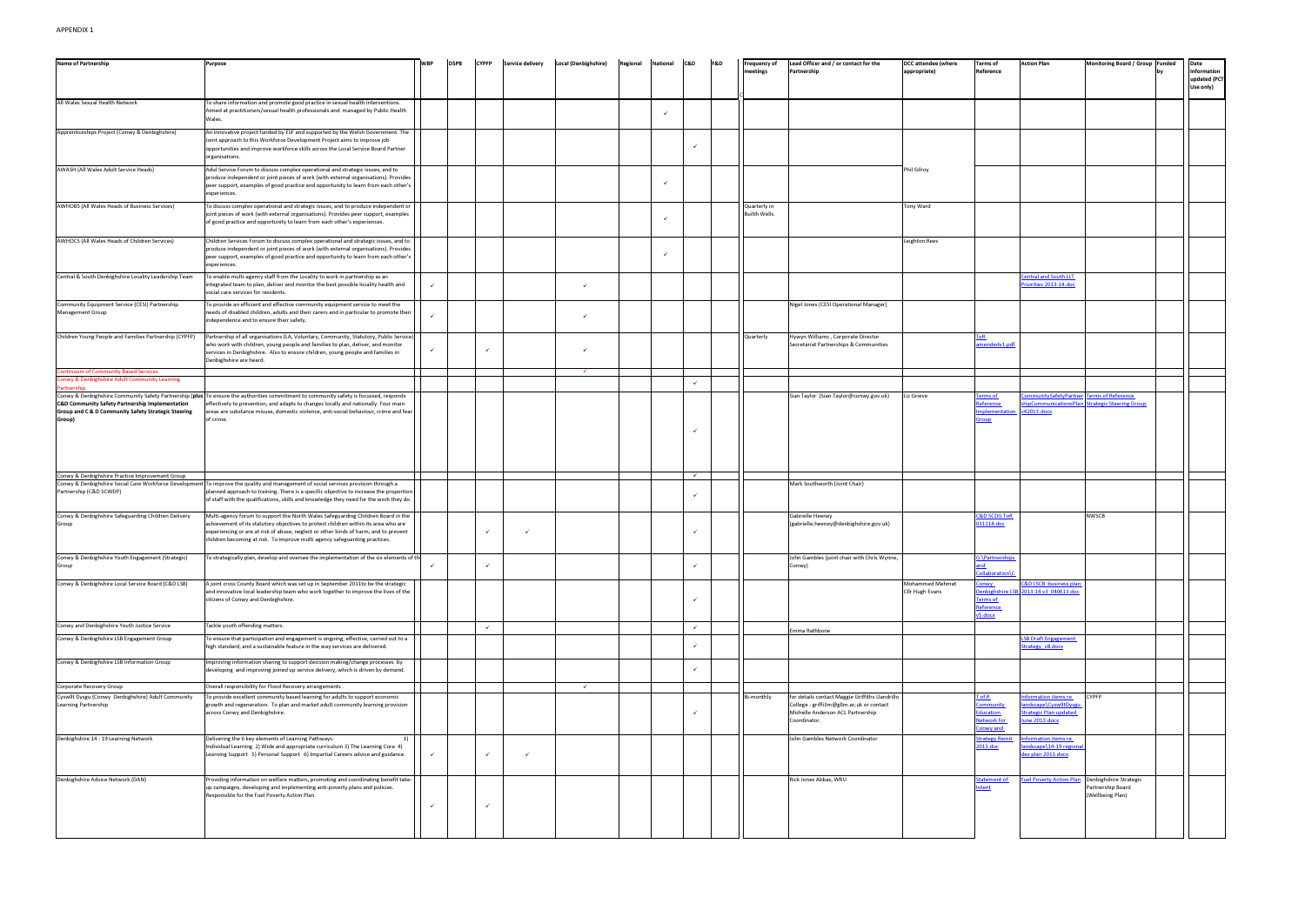| <b>Name of Partnership</b>                                                                             | Purpose                                                                                                                                                                                                                                                                                                                                                                                                                                                                                                                                                                  |              | <b>DSPB</b> | <b>CYPFP</b> | <b>Service delivery</b> | <b>Local (Denbighshire)</b> | Regional | National | C&D          | F&D | Frequency of | Lead Officer and / or contact for the                                  | <b>DCC attendee (where</b> | <b>Terms of</b>                                                                    | <b>Action Plan</b>                                                        | <b>Monitoring Board / Group</b>                                                                                                                                                                                                                             | <b>Funded</b> | Date                                     |
|--------------------------------------------------------------------------------------------------------|--------------------------------------------------------------------------------------------------------------------------------------------------------------------------------------------------------------------------------------------------------------------------------------------------------------------------------------------------------------------------------------------------------------------------------------------------------------------------------------------------------------------------------------------------------------------------|--------------|-------------|--------------|-------------------------|-----------------------------|----------|----------|--------------|-----|--------------|------------------------------------------------------------------------|----------------------------|------------------------------------------------------------------------------------|---------------------------------------------------------------------------|-------------------------------------------------------------------------------------------------------------------------------------------------------------------------------------------------------------------------------------------------------------|---------------|------------------------------------------|
|                                                                                                        |                                                                                                                                                                                                                                                                                                                                                                                                                                                                                                                                                                          |              |             |              |                         |                             |          |          |              |     | neetings     | Partnership                                                            | appropriate)               | Reference                                                                          |                                                                           |                                                                                                                                                                                                                                                             |               | Information<br>updated (PCT<br>Use only) |
| Denbighshire Armed Services Covenant Working Group                                                     | The principle aims of the Working Group are to encourage local communities to<br>support the Armed Forces Community in their area with activities which help them<br>to integrate, take part in social life. To nurture public understanding and awareness<br>of the issues affecting the Armed Forces Community.                                                                                                                                                                                                                                                        | $\checkmark$ |             |              |                         | ✓                           |          |          |              |     |              | Councillor Hugh Irving<br>Secretariat Partnerships & Communities       | David Davies               | Signed Charter<br>pic\2013.08.01<br><b>English Signed</b><br><b>Irmed Services</b> | 0140603Action Plan<br>$0.2$ (IW).docx                                     |                                                                                                                                                                                                                                                             |               |                                          |
| Denbighshire Carers Strategy Group                                                                     | Develop practice guides including the latest information on policy, case studies and<br>recommended service models to help practitioners adapt to change and develop<br>new services.                                                                                                                                                                                                                                                                                                                                                                                    | $\checkmark$ |             |              |                         | $\checkmark$                |          |          |              |     |              |                                                                        |                            |                                                                                    |                                                                           |                                                                                                                                                                                                                                                             |               |                                          |
| Denbighshire Childcare Forum (an evolution of the healthy<br>pre schools group to include childcare.). | To ensure sufficient and sustainable childcare settings offer a healthy environment<br>for children in Denbighshire, staffed by appropriately skilled and qualified staff.                                                                                                                                                                                                                                                                                                                                                                                               | $\checkmark$ |             | $\checkmark$ | $\checkmark$            | ✓                           |          |          |              |     | Bi-monthly.  | Joint chair - Paula Roberts / Tracey Evans.<br>Secretary Suzie Lochead |                            | Due Jan 2015                                                                       | Due Jan 2015                                                              | CYPFP                                                                                                                                                                                                                                                       |               |                                          |
| Denbighshire Corporate Parenting Forum                                                                 |                                                                                                                                                                                                                                                                                                                                                                                                                                                                                                                                                                          | $\checkmark$ |             | $\checkmark$ |                         | $\checkmark$                |          |          |              |     |              |                                                                        |                            |                                                                                    |                                                                           |                                                                                                                                                                                                                                                             |               |                                          |
| Denbighshire Corporate Planning Group (Looked After<br>Children)                                       | Ensuring that all looked after children and care leavers get the support they need to<br>become healthy, confident and responsible members of the community. Working<br>with partners in local government and the voluntary sector to make sure we are all<br>better corporate parents, keeping the individual at the centre of planning processes<br>and developing services tailored to their needs and aspirations.                                                                                                                                                   | $\checkmark$ |             |              |                         |                             |          |          |              |     |              |                                                                        |                            |                                                                                    |                                                                           |                                                                                                                                                                                                                                                             |               |                                          |
| Denbighshire Corporate Safeguarding Board                                                              |                                                                                                                                                                                                                                                                                                                                                                                                                                                                                                                                                                          | ✓            |             |              |                         | $\checkmark$                |          |          |              |     |              |                                                                        |                            |                                                                                    |                                                                           |                                                                                                                                                                                                                                                             |               |                                          |
| Denbighshire Economic and Community Ambition Board                                                     | The Economic and Community Ambition Programme develops, organises, directs<br>and implements a co-ordinated range of projects and activities that enable the<br>Council to achieve the outcomes listed in its corporate plan (2012-17) for Developing<br>the Local Economy. It does this in order to support achievement of the Council's<br>vision of Denbighshire as a place where: Businesses, new and existing, grow and<br>flourish; Our towns and communities are vibrant and prosper; Our residents are<br>economically engaged and enjoy a good quality of life. | ✓            |             |              |                         | ✓                           |          |          |              |     |              |                                                                        |                            |                                                                                    | CA Delivery plan 2013-<br>2017.pdf                                        |                                                                                                                                                                                                                                                             |               |                                          |
| Denbighshire Healthy Schools Steering Group                                                            | Direct work of the healthy schools scheme in Denbighshire.                                                                                                                                                                                                                                                                                                                                                                                                                                                                                                               |              |             | $\checkmark$ | $\checkmark$            | $\checkmark$                |          |          |              |     | Termly       | Paula Roberts, Healthy Schools Coordinator.                            |                            | <u>erms of </u><br><b>eference</b>                                                 | is an Annual Work Plan                                                    | No action plan, but there Education. used to report to<br>the groups that existed prior<br>(available upon request). to CYPFP, but no formal<br>channels have since been<br>established, hence review<br>of the group is currently<br>under way (Jan 2015). |               |                                          |
| Denbighshire Youth Engagement Group                                                                    | To coordinate and manage the engagement of young people in assisting them to<br>make informed and effective decisions.                                                                                                                                                                                                                                                                                                                                                                                                                                                   |              |             |              |                         | ✓                           |          |          |              |     | Bi-monthly.  |                                                                        |                            | <b>FofR Denb</b><br><u>engagement</u><br>group 2013<br>2.docx                      |                                                                           |                                                                                                                                                                                                                                                             |               |                                          |
| bighshire Health & Social Care Board                                                                   |                                                                                                                                                                                                                                                                                                                                                                                                                                                                                                                                                                          |              |             |              |                         | $\checkmark$                |          |          |              |     |              |                                                                        |                            |                                                                                    |                                                                           |                                                                                                                                                                                                                                                             |               |                                          |
| hbighshire Joint Health & Social Care Forum                                                            |                                                                                                                                                                                                                                                                                                                                                                                                                                                                                                                                                                          |              |             |              |                         | $\checkmark$                |          |          |              |     |              |                                                                        |                            |                                                                                    |                                                                           |                                                                                                                                                                                                                                                             |               |                                          |
| Denbighshire Play Forum (not meeting currently)                                                        | To promote and develop Play in Denbighshire by ensuring that there is sufficient<br>representation from all partners with an interest in Play. Provide information to the<br>Local Service Board and other groups to ensure Play is integrated into the planning,<br>implementation and review of the Single Integrated Plan (Wellbeing Plan).                                                                                                                                                                                                                           | $\checkmark$ |             | $\checkmark$ |                         |                             |          |          |              |     |              |                                                                        |                            |                                                                                    |                                                                           |                                                                                                                                                                                                                                                             |               |                                          |
| Denbighshire Rural Development Plan Partnership                                                        | The RDP will be utilised to help prevent rural poverty in the longer term, help people<br>into work and mitigate the impact of poverty. It applies to everybody in rural areas<br>and all aspects of rural life. (Farming, agriculture, forestry, countryside,<br>environmental, diversification).                                                                                                                                                                                                                                                                       |              |             |              | $\checkmark$            |                             |          |          |              |     |              | Joanna Douglas                                                         |                            |                                                                                    |                                                                           |                                                                                                                                                                                                                                                             |               |                                          |
| Denbighshire Sexual Health Group (Children and Young<br>People)                                        | To provide a confidential non-judgemental, caring and accessible Sexual Health and<br>HIV service to all young people.                                                                                                                                                                                                                                                                                                                                                                                                                                                   |              |             | $\checkmark$ | $\checkmark$            | $\checkmark$                |          |          |              |     |              |                                                                        |                            |                                                                                    |                                                                           |                                                                                                                                                                                                                                                             |               |                                          |
| Denbighshire Single Point of Access to Community Health<br>and Social Care (SPoA) Project              | To deliver a co-ordinated single point of access, single point of assessment and care<br>co-ordination for preventative and rehabilitation work for adults across<br>Denbighshire. It includes the provision of information, signposting to general<br>community services and the integration of a specified and developing range of<br>intermediate care and short term health and social services.                                                                                                                                                                     | $\checkmark$ |             |              | $\checkmark$            | ✓                           |          |          |              |     |              |                                                                        |                            | <b>OR SPA Proje</b><br><u>Feam Jan</u><br>2012.doc                                 | evised SPA Project Plan<br><u>une 2013.xlsx</u>                           |                                                                                                                                                                                                                                                             |               |                                          |
| Denbighshire Strategic Partnership Board (DSPB)                                                        | To rationalise the wider structure of strategic partnerships to improve the way<br>partners manage the delivery of the shared objectives in the County's single<br>integrated plan (Wellbeing Plan) .                                                                                                                                                                                                                                                                                                                                                                    | $\checkmark$ |             | $\checkmark$ | $\checkmark$            | ✓                           |          |          |              |     | Bi-monthly   | Mohammed Mehmet<br>Secretariat Partnerships & Communities              | Liz Grieve                 | 014 AgreedTO<br>hdraftv6.pdf                                                       |                                                                           | LSB                                                                                                                                                                                                                                                         |               |                                          |
| Denbighshire Welsh Language Forum / Fforwm laith<br>Gymraeg Sir Ddinbych                               | Normalise the use of the Welsh language in all aspects of life in the County. To<br>ensure that all of the County's social, economic, cultural and educational activities<br>become fully bilingual. Encouraging the transmission of the Welsh language from<br>generation to generation within families, and generally raising awareness of the<br>benefits of being bilingual.                                                                                                                                                                                         |              |             | $\checkmark$ |                         | ✓                           |          |          |              |     |              |                                                                        |                            |                                                                                    |                                                                           |                                                                                                                                                                                                                                                             |               |                                          |
| Dignity in Care and Equalities (DICE)                                                                  | Implementing DICE Action Plan This is a task and finish group and is a sub group of<br>OPRG. DICE delivers to the SS and Corporate agenda, with a clear purpose.                                                                                                                                                                                                                                                                                                                                                                                                         |              |             |              | $\checkmark$            |                             |          |          |              |     |              |                                                                        |                            |                                                                                    | 0140827 draft DICE<br><b>ECS May 2014.doc</b>                             |                                                                                                                                                                                                                                                             |               |                                          |
| Direct Payments Steering Group                                                                         | Coordinating delivery of DP services.                                                                                                                                                                                                                                                                                                                                                                                                                                                                                                                                    |              |             |              |                         |                             |          |          |              |     |              |                                                                        |                            |                                                                                    |                                                                           |                                                                                                                                                                                                                                                             |               |                                          |
| Disability Transformation Project under the Modernising<br>Social Services Programme                   | Promoting services that support independence and choice for children with Learning<br>and Physical Disabilities and provide good value for money.                                                                                                                                                                                                                                                                                                                                                                                                                        |              |             |              | $\checkmark$            |                             |          |          |              |     | Quarterly    |                                                                        |                            |                                                                                    |                                                                           |                                                                                                                                                                                                                                                             |               |                                          |
| Emotional Health and Well-being Group (currently under<br>review)                                      | To develop appropriate plans and service delivery mechanisms so that children can<br>improve and maintain their emotional health and well-being.                                                                                                                                                                                                                                                                                                                                                                                                                         |              |             |              | $\checkmark$            |                             |          |          |              |     |              |                                                                        |                            |                                                                                    |                                                                           |                                                                                                                                                                                                                                                             |               |                                          |
| Enhanced Care Project Implementation Group (Regional)                                                  | Intervention programme to develop teamwork and staff engagement leading to job<br>satisfaction, increased patient safety, improved quality of care, and greater patient<br>satisfaction.                                                                                                                                                                                                                                                                                                                                                                                 |              |             |              |                         |                             |          |          |              |     |              |                                                                        |                            |                                                                                    |                                                                           |                                                                                                                                                                                                                                                             |               |                                          |
| ESF Projects (e.g. FIAP Board, WDP Board (Conwy led), PEP<br>Project Board                             | Information on these are shown separately                                                                                                                                                                                                                                                                                                                                                                                                                                                                                                                                |              |             |              | $\checkmark$            |                             |          |          | $\checkmark$ |     | 6 weekly     |                                                                        | Cathy Curtis-Nelson        |                                                                                    |                                                                           |                                                                                                                                                                                                                                                             | <b>FSF</b>    |                                          |
| <b>Families First programme</b>                                                                        | Innovative approaches to providing support services to vulnerable families and to<br>combat child poverty now and in the future.                                                                                                                                                                                                                                                                                                                                                                                                                                         | ✓            |             | ✓            |                         | $\checkmark$                |          |          |              |     |              | Jan Juckes-Hughes                                                      |                            |                                                                                    | orth Wales Vulnerable DSPB<br>amilies Needs Analysis<br>inal 10 11 14.doc |                                                                                                                                                                                                                                                             | WG            |                                          |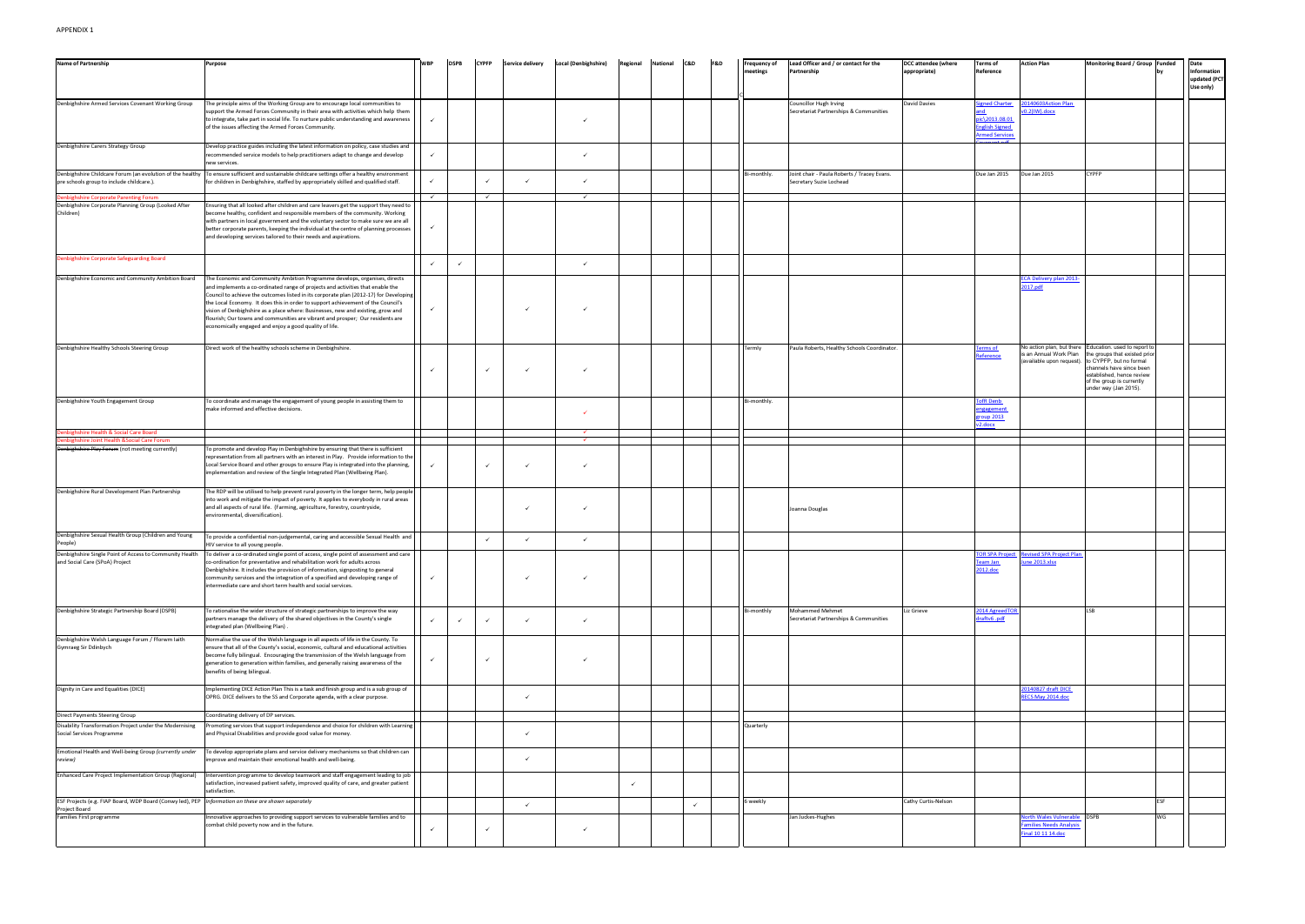| or contact for the                             | <b>DCC</b> attendee (where<br>appropriate) | <b>Terms of</b><br>Reference                                                                       | <b>Action Plan</b>                                          | Monitoring Board / Group Funded | by           | Date<br>Information<br>updated (PCT<br>Use only)    |
|------------------------------------------------|--------------------------------------------|----------------------------------------------------------------------------------------------------|-------------------------------------------------------------|---------------------------------|--------------|-----------------------------------------------------|
|                                                |                                            |                                                                                                    | Information items re<br>landscape\North Wales               |                                 |              |                                                     |
|                                                |                                            |                                                                                                    | <b>Vulnerable Families</b><br>Needs Analysis Final 10       |                                 |              |                                                     |
| e                                              |                                            |                                                                                                    |                                                             |                                 |              | <b>Funding due</b><br>to cease<br>December<br>2014. |
|                                                |                                            |                                                                                                    |                                                             |                                 |              |                                                     |
|                                                |                                            |                                                                                                    |                                                             |                                 |              |                                                     |
|                                                |                                            | <b>ToR Flying Start</b><br><b>STRATEGIC</b><br>GROUP 20.02.14 15.doc v3.doc<br>v <sub>2.docx</sub> | <b>Flying Start Delivery Plan</b><br>Denbighshire - 2014-   |                                 |              |                                                     |
|                                                |                                            |                                                                                                    |                                                             |                                 |              |                                                     |
|                                                |                                            |                                                                                                    |                                                             |                                 | <b>BCUHB</b> |                                                     |
| n (Chair)                                      |                                            |                                                                                                    |                                                             |                                 | and Las      |                                                     |
|                                                |                                            |                                                                                                    |                                                             |                                 |              |                                                     |
|                                                |                                            |                                                                                                    |                                                             |                                 |              |                                                     |
|                                                |                                            |                                                                                                    |                                                             |                                 |              |                                                     |
|                                                |                                            |                                                                                                    |                                                             |                                 |              |                                                     |
|                                                |                                            |                                                                                                    |                                                             |                                 |              |                                                     |
|                                                | <b>Alaw Pierce</b>                         |                                                                                                    |                                                             |                                 |              |                                                     |
|                                                | <b>Alaw Pierce</b>                         |                                                                                                    |                                                             |                                 |              |                                                     |
|                                                |                                            |                                                                                                    |                                                             |                                 |              |                                                     |
|                                                | <b>Alaw Pierce</b>                         | <b>DMHPG Revised</b><br><b>TofR June</b>                                                           |                                                             |                                 |              |                                                     |
| -Beck                                          |                                            | <b>Information</b><br>items re<br>landscape\TOR<br><b>MARAC Steering</b><br>Group 2012.doc         | Information items re<br>landscape\MARAC action<br>plan.docx |                                 |              |                                                     |
| Chester Council is the<br>for the Partnership. |                                            |                                                                                                    |                                                             |                                 |              |                                                     |
|                                                |                                            |                                                                                                    |                                                             |                                 |              |                                                     |
|                                                |                                            |                                                                                                    |                                                             |                                 |              |                                                     |
|                                                |                                            |                                                                                                    |                                                             |                                 |              |                                                     |
|                                                |                                            |                                                                                                    |                                                             |                                 |              |                                                     |
|                                                |                                            |                                                                                                    |                                                             |                                 |              |                                                     |
|                                                | <b>Gwynfor Griffiths</b>                   |                                                                                                    |                                                             |                                 |              |                                                     |

| <b>Name of Partnership</b>                                                                                             | Purpose                                                                                                                                                                                                                                                                                                                                                                                                                                                                                                                                                                                                                 | <b>WBP</b>   | <b>DSPB</b> | <b>CYPFP</b> | <b>Service delivery</b> | <b>Local (Denbighshire)</b> | Regional     | <b>National</b> | C&D          | F&D          | <b>Frequency of</b><br>meetings | Lead Officer and / or contact for the<br>Partnership                              | <b>DCC attendee (where</b><br>appropriate) | Terms of<br>Reference                                                                | <b>Action Pl</b>                                                   |
|------------------------------------------------------------------------------------------------------------------------|-------------------------------------------------------------------------------------------------------------------------------------------------------------------------------------------------------------------------------------------------------------------------------------------------------------------------------------------------------------------------------------------------------------------------------------------------------------------------------------------------------------------------------------------------------------------------------------------------------------------------|--------------|-------------|--------------|-------------------------|-----------------------------|--------------|-----------------|--------------|--------------|---------------------------------|-----------------------------------------------------------------------------------|--------------------------------------------|--------------------------------------------------------------------------------------|--------------------------------------------------------------------|
| <b>Families First Regional Learning Sets</b>                                                                           | Encourages the development and dissemination of learning and best practice at<br>ocal, regional, and national levels. All local authorities must actively participate in<br>learning sets, identify learning, and apply knowledge and experience gained.                                                                                                                                                                                                                                                                                                                                                                |              |             |              |                         |                             | $\checkmark$ |                 |              |              |                                 |                                                                                   |                                            |                                                                                      | <b>Informati</b><br>andscape<br><b>Julnerab</b><br><u>leeds Ar</u> |
| Financial Inclusion and Anti-Poverty Project (Conwy &<br>Denbighshire) (current project due to cease December<br>2014) | To develop partnership working and improve people's access to the financial<br>services, advice and support they need, ultimately reducing poverty. The project will<br>deliver financial inclusion awareness sessions to over 1,000 frontline workers, giving<br>them essential skills, knowledge and tools to support, signpost and refer effectively<br>around financial inclusion. This project is due to cease December 2014.                                                                                                                                                                                      |              |             |              |                         |                             |              |                 | ✓            |              |                                 | Dr Beverley Moore                                                                 |                                            |                                                                                      |                                                                    |
| Fit for Wales Steering Group (Rhyl City Strategy)                                                                      | To help those at greatest disadvantage in the labour market to overcome barriers<br>and develop potential in work and learning. Support the health and well-being of<br>local employees and employers via the Fit for Work Service.                                                                                                                                                                                                                                                                                                                                                                                     | $\checkmark$ |             | $\checkmark$ |                         | $\checkmark$                |              |                 |              |              |                                 |                                                                                   |                                            |                                                                                      |                                                                    |
| Flood Health and Welfare Sub Group                                                                                     | Ensuring that flood victims are appropriately supported.                                                                                                                                                                                                                                                                                                                                                                                                                                                                                                                                                                |              |             |              | $\checkmark$            |                             |              |                 |              |              |                                 |                                                                                   |                                            |                                                                                      |                                                                    |
| Flying Start Strategic Group                                                                                           | Provide support for 0-4 year old children and their families (including ante-natal) in<br>the most deprived areas of Rhyl, Denbigh & Prestatyn.                                                                                                                                                                                                                                                                                                                                                                                                                                                                         |              |             | $\checkmark$ |                         | $\checkmark$                |              |                 |              |              | 6 weekly                        |                                                                                   |                                            | R Flying Start<br><b>TRATEGIC</b><br>SROUP 20.02.14 15.doc v3<br>v <sub>2.docx</sub> | <b>Flying Sta</b><br>enbighs                                       |
| GWE (Regional School Effectiveness & Improvement<br>Service for North Wales)                                           | Create capacity to enable education authorities to fulfil their worth, whilst<br>respecting local culture, language, and accountability. Promote the regional<br>business plan which focuses on formal and informal collaboration. Collaborative<br>collectively with WG to promote its priorities in order to secure general ownership<br>of the regional or local implementation.                                                                                                                                                                                                                                     |              |             |              |                         |                             | $\checkmark$ |                 |              |              |                                 |                                                                                   |                                            |                                                                                      |                                                                    |
| Health & Social Care Support Worker Partnership<br>Management Group                                                    | To improve the quality and management of social services provision through a<br>planned approach to training. There is a specific objective to increase the proportion<br>of staff with the qualifications, skills and knowledge they need for the work they do.                                                                                                                                                                                                                                                                                                                                                        |              |             |              | $\checkmark$            | $\checkmark$                |              |                 |              |              |                                 | Cathy Curtis-Nelson (Chair)                                                       |                                            |                                                                                      |                                                                    |
| Health and Social Care Board                                                                                           | To identify priorities and ensure flexible strategies are put in place to meet the<br>demands and adhere to legislation. Share good practice, develop clear reporting<br>and monitoring systems.                                                                                                                                                                                                                                                                                                                                                                                                                        | $\checkmark$ |             |              |                         | $\checkmark$                |              |                 |              |              |                                 |                                                                                   |                                            |                                                                                      |                                                                    |
| Inspiring Action Dementia Project (Regional)                                                                           | £550,000 over three years to implement a project that aims to improve services for<br>people with dementia in North Wales by commissioning new models of Service,<br>improve quality, enhancing environments, and skills development.                                                                                                                                                                                                                                                                                                                                                                                   |              |             |              |                         |                             | $\checkmark$ |                 |              |              |                                 |                                                                                   |                                            |                                                                                      |                                                                    |
| Integrated Community Service Delivery Planning Group (SS<br><b>BCUHB)</b>                                              |                                                                                                                                                                                                                                                                                                                                                                                                                                                                                                                                                                                                                         |              |             |              | $\checkmark$            | $\checkmark$                |              |                 |              |              |                                 |                                                                                   |                                            |                                                                                      |                                                                    |
| Joint Bibliographic Services and Shared Library<br><b>Management Systems</b>                                           |                                                                                                                                                                                                                                                                                                                                                                                                                                                                                                                                                                                                                         |              |             |              |                         |                             |              |                 |              | $\checkmark$ |                                 |                                                                                   |                                            |                                                                                      |                                                                    |
| Joint Strategic Procurement Service (Collaborative<br>procurement service)                                             | Denbighshire, Flint, Gwynedd                                                                                                                                                                                                                                                                                                                                                                                                                                                                                                                                                                                            |              |             |              | $\checkmark$            | $\checkmark$                |              |                 |              |              |                                 |                                                                                   |                                            |                                                                                      |                                                                    |
| Learning Disabilities - LA leads meeting                                                                               | Forum for sharing good practice and to work collaboratively on issues such as CHC,<br>Mental Health Measures specifically in relation to LD. Links into Partnership meeting<br>and useful forum for LA specific issues.                                                                                                                                                                                                                                                                                                                                                                                                 |              |             |              | $\checkmark$            |                             |              |                 |              |              | Bi-monthly                      |                                                                                   | Alaw Pierce                                |                                                                                      |                                                                    |
| Learning Disabilities Strategic Planning Group                                                                         | To provide an inclusive multi-agency approach to service planning for adults with a<br>learning disability. Essential for multi agency planning and ensuring stakeholders are<br>on board with developments.                                                                                                                                                                                                                                                                                                                                                                                                            | $\checkmark$ |             |              |                         | $\checkmark$                |              |                 |              |              | Monthly                         |                                                                                   | Alaw Pierce                                |                                                                                      |                                                                    |
| Locality Leadership Teams (Health & Social Care)                                                                       | To enable multi-agency staff from the Locality to work in partnership as an<br>ntegrated team to plan, deliver and monitor the best possible locality health and<br>social care services for residents.                                                                                                                                                                                                                                                                                                                                                                                                                 |              |             |              | $\checkmark$            |                             |              |                 |              |              |                                 |                                                                                   |                                            |                                                                                      |                                                                    |
| Mental Health Collaborative meeting                                                                                    | Forum to progress the collaborative agenda in mental health.                                                                                                                                                                                                                                                                                                                                                                                                                                                                                                                                                            |              |             |              | $\checkmark$            |                             | $\checkmark$ |                 |              |              | Monthly                         |                                                                                   | Alaw Pierce                                | <b>MHPG Revised</b><br>ofR June                                                      |                                                                    |
| Mental Health Planning Group                                                                                           | The focus of the group had for many years been adults of working age with mental<br>health needs. Recent changes to mental health legislation has removed the up to 65<br>years limit and in certain instances relative to diagnosis this older group are included<br>in the work of the county mental health team and therefore within the remit of the<br>mental health planning group. With this in mind the original group has in the last<br>ew months reviewed its position and work is now taking place to revise ToRs/<br>Priorities/ Work Programme.                                                           |              |             |              |                         |                             | $\checkmark$ |                 |              |              |                                 | Michelle Davidson-Beck                                                            |                                            | formation<br>ems re<br>andscape\TOR<br><b>IARAC</b> Steering<br>Group 2012.doc       | าformati<br>ndscape<br>Jan.doc                                     |
| Mersey Dee Alliance                                                                                                    | heshire West and Chester Council, Flintshire County Council,<br>Aerseytravel, Wrexham County Borough Council, Denbighshire County<br>ouncil, Glyndwr University, University of Chester, Wirral Metropolitan Borough<br>ouncil, TAITH - North East Wales Regional Transport Consortia, Welsh Government                                                                                                                                                                                                                                                                                                                  |              |             |              |                         |                             | $\checkmark$ |                 | $\checkmark$ |              |                                 | Cheshire West and Chester Council is the<br>Accountable Body for the Partnership. |                                            |                                                                                      |                                                                    |
| Multi Agency Risk Assessment Conference (MARAC) -<br>working with NW Police                                            | Part of a coordinated community response to domestic abuse. Share information to<br>increase the safety, health and well-being of victims/survivors - adults and their<br>children; Determine whether the alleged perpetrator poses a significant risk to any<br>particular individual or to the general community; Construct jointly and implement a<br>risk management plan that provides professional support to all those at risk and that<br>reduces the risk of harm; Reduce repeat victimisation; Improve agency<br>accountability; and Improve support for staff involved in high-risk domestic abuse<br>cases. | $\checkmark$ |             |              |                         |                             |              |                 |              |              |                                 |                                                                                   |                                            |                                                                                      |                                                                    |
| North Denbighshire Communities First Advisory Group                                                                    | To help communities bring about changes that increase their chance of accessing<br>education and employment and improving their levels of health.                                                                                                                                                                                                                                                                                                                                                                                                                                                                       |              |             |              |                         | $\checkmark$                |              |                 |              |              |                                 |                                                                                   |                                            |                                                                                      |                                                                    |
| North Denbighshire Community Hospital Project Board                                                                    | Delivering on integration in new Community Hospital.                                                                                                                                                                                                                                                                                                                                                                                                                                                                                                                                                                    |              |             |              |                         | $\checkmark$                |              |                 |              |              | Monthly                         |                                                                                   | <b>Gwynfor Griffiths</b>                   |                                                                                      |                                                                    |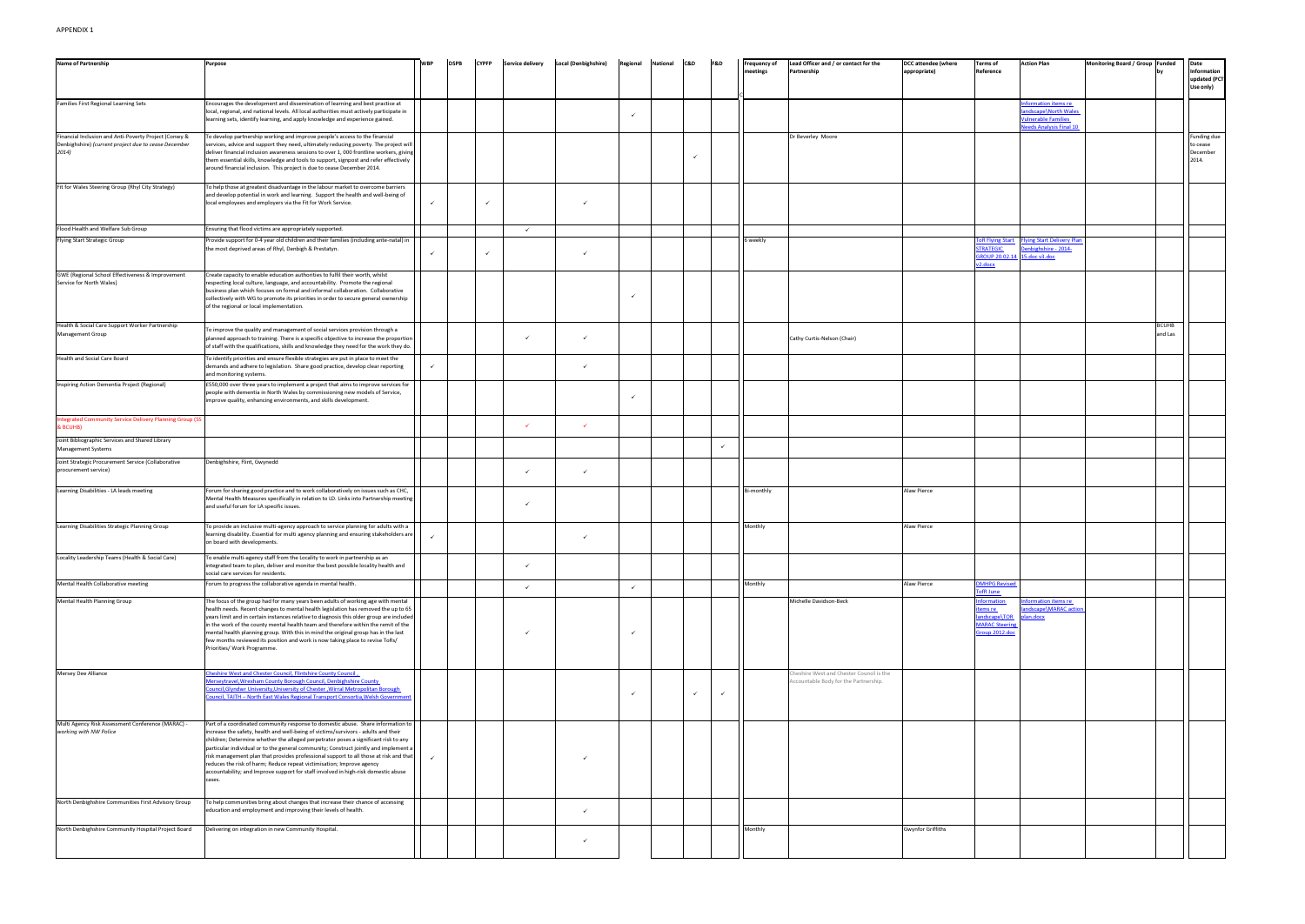| <b>Name of Partnership</b>                                                                                                                                                                         | Purpose                                                                                                                                                                                                                                                                                                                                                                                                                                                                                                                                                                                                                                                                                                                                                                                                             |              | <b>DSPB</b> | <b>CYPFP</b> | <b>Service delivery</b> | <b>Local (Denbighshire)</b> | Regional | <b>National</b> | C&D | <b>F&amp;D</b> | <b>Frequency of</b> | Lead Officer and / or contact for the                                          | <b>DCC attendee (where</b>       | <b>Terms of</b>                            | <b>Action Plan</b>                                                                                                                                                                                                                       | Monitoring Board / Group Funded                                                                                                                                                                                                                                                                                                                                                                                | Date                                     |
|----------------------------------------------------------------------------------------------------------------------------------------------------------------------------------------------------|---------------------------------------------------------------------------------------------------------------------------------------------------------------------------------------------------------------------------------------------------------------------------------------------------------------------------------------------------------------------------------------------------------------------------------------------------------------------------------------------------------------------------------------------------------------------------------------------------------------------------------------------------------------------------------------------------------------------------------------------------------------------------------------------------------------------|--------------|-------------|--------------|-------------------------|-----------------------------|----------|-----------------|-----|----------------|---------------------|--------------------------------------------------------------------------------|----------------------------------|--------------------------------------------|------------------------------------------------------------------------------------------------------------------------------------------------------------------------------------------------------------------------------------------|----------------------------------------------------------------------------------------------------------------------------------------------------------------------------------------------------------------------------------------------------------------------------------------------------------------------------------------------------------------------------------------------------------------|------------------------------------------|
|                                                                                                                                                                                                    |                                                                                                                                                                                                                                                                                                                                                                                                                                                                                                                                                                                                                                                                                                                                                                                                                     |              |             |              |                         |                             |          |                 |     |                | neetings            | Partnership                                                                    | appropriate)                     | Reference                                  |                                                                                                                                                                                                                                          |                                                                                                                                                                                                                                                                                                                                                                                                                | Information<br>updated (PCT<br>Use only) |
| North East Wales Biodiversity Network (NEWBN)                                                                                                                                                      | Denbighshire Biodiversity Partnership in 2009 joined Conwy, Flintshire and<br>Wrexham to form the NEWBN. It is coordinated by biodiversity officers who sit<br>within each local authority. The broad aim of the network is to conserve, protect,<br>and enhance biodiversity for current and future generations.                                                                                                                                                                                                                                                                                                                                                                                                                                                                                                   |              |             |              |                         |                             |          |                 |     |                |                     |                                                                                |                                  | <b>oR North Den</b><br>LLT Sept 12.pdf     |                                                                                                                                                                                                                                          |                                                                                                                                                                                                                                                                                                                                                                                                                |                                          |
| North Denbighshire Locality Leadership Team                                                                                                                                                        | Delivering on integration in new Community Hospitals. Enables multi agency staff<br>from the locality to work in partnership as an integrated team to plan, deliver and<br>monitor the best possible locality health and social care service.                                                                                                                                                                                                                                                                                                                                                                                                                                                                                                                                                                       |              |             |              |                         |                             |          |                 |     |                | Monthly             | Chris Stockton, BCU Lead and Co Chair                                          | Phil Gilroy                      |                                            |                                                                                                                                                                                                                                          |                                                                                                                                                                                                                                                                                                                                                                                                                |                                          |
| North Wales Ageing Well Network (Membership includes<br>all 6 local authorities of North Wales, colleges, Health, Red<br>Cross, RNIB, Care and Repair, housing associations, Care<br>Forum Wales). | The purpose of the Network is to develop a regional collaborative approach to<br>supporting the population outcome of 'People in North Wales Age Well into their<br>Retirement'. This approach will be framed by the National Ageing Well Programme,<br>led by the Commissioner for Older People in Wales. The Network will be aware of,<br>and engage with, all other relevant regional and national programmes of work<br>relating to healthy ageing, including the Older People's Strategy for Wales, local<br>Health, Social Care and Wellbeing Plans, County Fora, and the Regional<br>Collaboration unit agenda under the Sustainable Social Services Programme. The<br>Network will proactively seek collaborative funding opportunities to support the<br>delivery of identified objectives and priorities. | $\checkmark$ |             |              |                         |                             |          |                 |     |                | Quarterly           | Each County will take its turn to host and<br>chair (and minute) the meetings. | Susan Cunnington, Sandra<br>ones | Draft T of R<br>available upon<br>request. | plan will be developed<br>for the North Wales<br>small number of<br>priorities to be taken<br>forward systematically<br>across all sectors. This<br>Network members,<br>representing their<br>geographical and<br>organisational bodies. | An evidence-based action The group will report to the<br>office of the Commissioner<br>for Older People, following<br>work, and will focus on a each meeting (or to the<br>North Wales Social Services<br>Improvement Collaborative<br>- NWSSIC - a joint LA and<br><b>BCUHB Strategic Group,</b><br>plan will be agreed by all supported by the North<br><b>Wales Collaboration Unit)</b><br>To be confirmed. |                                          |
| NW Best Interest Assessors & Supervisory Bodies                                                                                                                                                    | To regularly consider the activity of BIAs' practice developments and amendments<br>to legislation re MCA and DoLS. To provide peer support and share best practice.                                                                                                                                                                                                                                                                                                                                                                                                                                                                                                                                                                                                                                                |              |             |              |                         |                             |          |                 |     |                |                     |                                                                                |                                  |                                            |                                                                                                                                                                                                                                          |                                                                                                                                                                                                                                                                                                                                                                                                                |                                          |
| NW Carers Lead Strategic Group (Young Carers Sub Group/<br>BCUHB Carers Strategies (Wales) Measure Project Board                                                                                   | Work in partnership to prepare, publish and implement a local Information and<br>Consultation Strategy for carers. Monitor the requirements of the carer measure.                                                                                                                                                                                                                                                                                                                                                                                                                                                                                                                                                                                                                                                   |              |             |              |                         |                             |          |                 |     |                |                     |                                                                                |                                  |                                            |                                                                                                                                                                                                                                          |                                                                                                                                                                                                                                                                                                                                                                                                                |                                          |
| <b>NW Carers Strategy Group</b>                                                                                                                                                                    | Fo ensure key policy developments, legislation and regulations in policy areas<br>including benefits, health and social care services, employment and equality are<br>mplemented, maintained, and monitored.                                                                                                                                                                                                                                                                                                                                                                                                                                                                                                                                                                                                        |              |             |              |                         |                             |          |                 |     |                |                     |                                                                                |                                  |                                            |                                                                                                                                                                                                                                          |                                                                                                                                                                                                                                                                                                                                                                                                                |                                          |
| NW Community Safety Chief Officer Strategic Group                                                                                                                                                  |                                                                                                                                                                                                                                                                                                                                                                                                                                                                                                                                                                                                                                                                                                                                                                                                                     |              |             |              |                         |                             |          |                 |     |                |                     |                                                                                |                                  |                                            |                                                                                                                                                                                                                                          |                                                                                                                                                                                                                                                                                                                                                                                                                |                                          |
| NW Commissioning Hub Management Board                                                                                                                                                              | Achieve value for money by monitoring and improving quality. Commissioning low<br>volume high cost residential placements & commissioning alternative community<br>based placements.                                                                                                                                                                                                                                                                                                                                                                                                                                                                                                                                                                                                                                |              |             |              |                         |                             |          |                 |     |                |                     | Vicky Poole, Manager                                                           |                                  |                                            |                                                                                                                                                                                                                                          |                                                                                                                                                                                                                                                                                                                                                                                                                |                                          |
| NW Community Cohesion Board                                                                                                                                                                        | To co-ordinate and facilitate a shared understanding of regional community<br>cohesion issues; and to develop and deliver appropriate action plans through<br>hematic task and finish groups.                                                                                                                                                                                                                                                                                                                                                                                                                                                                                                                                                                                                                       |              |             |              |                         |                             |          |                 |     |                |                     |                                                                                |                                  |                                            |                                                                                                                                                                                                                                          |                                                                                                                                                                                                                                                                                                                                                                                                                |                                          |
| NW Dementia Strategy Group                                                                                                                                                                         | Works closely with a range of partners who strive to improve the quality of services<br>for people with dementia.                                                                                                                                                                                                                                                                                                                                                                                                                                                                                                                                                                                                                                                                                                   |              |             |              |                         |                             |          |                 |     |                |                     |                                                                                |                                  |                                            |                                                                                                                                                                                                                                          |                                                                                                                                                                                                                                                                                                                                                                                                                |                                          |
| NW Dignity in Care and Equality                                                                                                                                                                    | o monitor and develop the community action, promote dignity and care, raise<br>people's awareness of what dignity means when receiving a service.                                                                                                                                                                                                                                                                                                                                                                                                                                                                                                                                                                                                                                                                   |              |             |              |                         |                             |          |                 |     |                |                     |                                                                                |                                  |                                            |                                                                                                                                                                                                                                          |                                                                                                                                                                                                                                                                                                                                                                                                                |                                          |
| <b>NW Family Support Group</b>                                                                                                                                                                     | To work with Partners to reduce the number of families living in workless<br>households and upskill them to enable them to get into employment                                                                                                                                                                                                                                                                                                                                                                                                                                                                                                                                                                                                                                                                      |              |             | $\checkmark$ | $\checkmark$            |                             |          |                 |     |                |                     |                                                                                | Jan Juckes-Hughes                |                                            | orth Wales Family<br>upport Group Regional<br>Priorities.docx                                                                                                                                                                            |                                                                                                                                                                                                                                                                                                                                                                                                                |                                          |
| <b>NW Economic Ambition Board</b>                                                                                                                                                                  | o establish North Wales as a confident and outward looking region with a diverse<br>and high value economy, providing a range of quality, sustainable employment<br>opportunities for its people.                                                                                                                                                                                                                                                                                                                                                                                                                                                                                                                                                                                                                   |              |             |              |                         |                             |          |                 |     |                |                     | Rebecca Maxwell / Chair Cllr Hugh Evans                                        |                                  |                                            |                                                                                                                                                                                                                                          |                                                                                                                                                                                                                                                                                                                                                                                                                |                                          |
| NW Health & Social Care Board                                                                                                                                                                      | Developing integrated services across the Council and BCUHB, in particular across<br>adult services and ensuring successful roll out of Enhanced Care Service in S<br>Denbighshire and other initiatives arising from healthcare in N Wales in changing<br>Ensuring capital primary care developments in Rhyl and Llangollen are delivered<br>with social care involvement ensuring increased range of services are delivered in<br>localities health and social care workers community equipment stores.                                                                                                                                                                                                                                                                                                           |              |             |              |                         |                             |          |                 |     |                |                     |                                                                                |                                  |                                            |                                                                                                                                                                                                                                          |                                                                                                                                                                                                                                                                                                                                                                                                                |                                          |
| NW Health and Third Sector Compact                                                                                                                                                                 | Agreement between the government and the voluntary and community sector<br>(independent voluntary organisations, charities, community groups, etc.) and health,<br>which outlines a way of working that improves their relationship for mutual<br>advantage.                                                                                                                                                                                                                                                                                                                                                                                                                                                                                                                                                        |              |             |              |                         |                             |          |                 |     |                |                     |                                                                                |                                  |                                            |                                                                                                                                                                                                                                          |                                                                                                                                                                                                                                                                                                                                                                                                                |                                          |
| <b>NW Integrated Services Board</b>                                                                                                                                                                |                                                                                                                                                                                                                                                                                                                                                                                                                                                                                                                                                                                                                                                                                                                                                                                                                     |              |             |              |                         |                             |          |                 |     |                | Bi-monthly          |                                                                                |                                  |                                            |                                                                                                                                                                                                                                          |                                                                                                                                                                                                                                                                                                                                                                                                                |                                          |
| NW Learning Disabilities Collaboration                                                                                                                                                             | Creating services that value and include every child, young person, or adult with a<br>learning disability.                                                                                                                                                                                                                                                                                                                                                                                                                                                                                                                                                                                                                                                                                                         |              |             |              |                         |                             |          |                 |     |                |                     |                                                                                |                                  |                                            |                                                                                                                                                                                                                                          |                                                                                                                                                                                                                                                                                                                                                                                                                |                                          |
| NW Learning Disabilities Partnership                                                                                                                                                               | Forum with multi-disciplinary and multi-agency input at senior level to address key<br>service issues and oversee the development and implementation of service<br>developments across N Wales. Essential to collaborative agenda in relation to LD<br>services.                                                                                                                                                                                                                                                                                                                                                                                                                                                                                                                                                    |              |             |              |                         |                             |          |                 |     |                |                     |                                                                                |                                  |                                            |                                                                                                                                                                                                                                          |                                                                                                                                                                                                                                                                                                                                                                                                                |                                          |
| NW Mental Health Forum                                                                                                                                                                             | To help and provide support in relation to mental health issues. Advocating a<br>comprehensive approach to mental health care.                                                                                                                                                                                                                                                                                                                                                                                                                                                                                                                                                                                                                                                                                      |              |             |              |                         |                             |          |                 |     |                |                     |                                                                                |                                  |                                            |                                                                                                                                                                                                                                          |                                                                                                                                                                                                                                                                                                                                                                                                                |                                          |
| NW Older People's National Service Framework (NSF)<br>Group                                                                                                                                        | To look at the development and production of NSFs. To advise on implementation<br>ssues.                                                                                                                                                                                                                                                                                                                                                                                                                                                                                                                                                                                                                                                                                                                            |              |             |              |                         |                             |          |                 |     |                |                     |                                                                                |                                  |                                            |                                                                                                                                                                                                                                          |                                                                                                                                                                                                                                                                                                                                                                                                                |                                          |
| <b>NW Public Sector Equalities Network (NWPSEN)</b>                                                                                                                                                |                                                                                                                                                                                                                                                                                                                                                                                                                                                                                                                                                                                                                                                                                                                                                                                                                     |              |             |              |                         |                             |          |                 |     |                |                     |                                                                                | Keith Amos                       |                                            |                                                                                                                                                                                                                                          |                                                                                                                                                                                                                                                                                                                                                                                                                |                                          |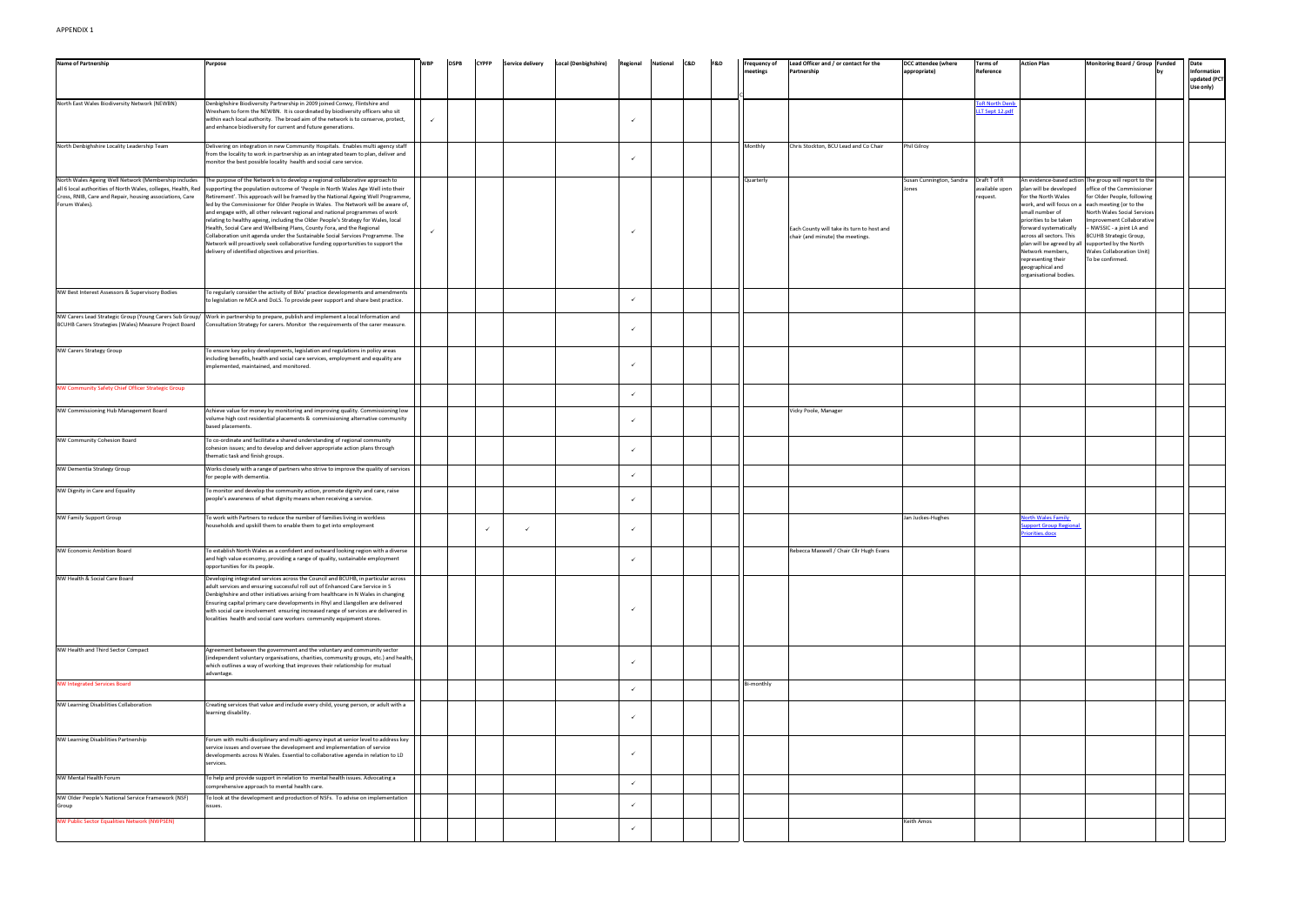| <b>Name of Partnership</b>                                         | <b>Purpose</b>                                                                                                                                                                                                                                                                                                                                                                                                                                                                                                                                                                                                                                                                                                                       | <b>DSPB</b> | <b>CYPFP</b> | <b>Service delivery</b><br><b>Local (Denbighshire)</b> | C&D<br>Regional<br>National | <b>F&amp;D</b> | <b>Frequency of</b>       | Lead Officer and / or contact for the                                                                   | <b>DCC attendee (where</b> | <b>Terms of</b>                 | <b>Action Plan</b>                                                       | Monitoring Board / Group Funded | Date                                     |
|--------------------------------------------------------------------|--------------------------------------------------------------------------------------------------------------------------------------------------------------------------------------------------------------------------------------------------------------------------------------------------------------------------------------------------------------------------------------------------------------------------------------------------------------------------------------------------------------------------------------------------------------------------------------------------------------------------------------------------------------------------------------------------------------------------------------|-------------|--------------|--------------------------------------------------------|-----------------------------|----------------|---------------------------|---------------------------------------------------------------------------------------------------------|----------------------------|---------------------------------|--------------------------------------------------------------------------|---------------------------------|------------------------------------------|
|                                                                    |                                                                                                                                                                                                                                                                                                                                                                                                                                                                                                                                                                                                                                                                                                                                      |             |              |                                                        |                             |                | neetings                  | Partnership                                                                                             | appropriate)               | Reference                       |                                                                          |                                 | Information<br>updated (PCT<br>Use only) |
| NW Regional Safer Communities Board                                | Responding to local needs and making the best use of effective local services to<br>espond to changing demands and priorities, monitoring implementation of new<br>legislation and the wider commissioning context.                                                                                                                                                                                                                                                                                                                                                                                                                                                                                                                  |             |              |                                                        |                             |                | Monthly/6<br>weekly Conwy |                                                                                                         | Phil Gilroy                |                                 |                                                                          |                                 |                                          |
| NW Regional Collaborative Committee                                | Makes recommendations to the Welsh Government on Supporting People spending<br>for the six local authorities across North Wales: Conwy, Denbighshire, Flintshire,<br>Wrexham, Anglesey and Gwynedd. North Wales is one of six RCC's across Wales.                                                                                                                                                                                                                                                                                                                                                                                                                                                                                    |             |              |                                                        |                             |                |                           |                                                                                                         |                            |                                 |                                                                          |                                 |                                          |
| NW Regional Domiciliary Care Group                                 | To consider improvements to the way in which we commission domiciliary care<br>across North Wales. Supported by Regional Collaboration Fund.                                                                                                                                                                                                                                                                                                                                                                                                                                                                                                                                                                                         |             |              |                                                        | $\checkmark$                |                |                           |                                                                                                         |                            |                                 |                                                                          |                                 |                                          |
| <b>NW Regional Equalities Network</b>                              |                                                                                                                                                                                                                                                                                                                                                                                                                                                                                                                                                                                                                                                                                                                                      |             |              |                                                        |                             |                |                           |                                                                                                         | Keith Amos                 |                                 |                                                                          |                                 |                                          |
| NW Region for the Area Planning Board                              | The Area Planning Board encourages and supports partnerships - statutory,<br>independent and voluntary to work together to have the right services in place to<br>tackle substance misuse in our communities, assisted by the APB outcome based<br>commissioning strategy. The purpose of the North Wales Area Planning Board<br>Delivery Group is to oversee and manage the delivery of the APB work programme;<br>including, but not limited to, the assessment of need; planning, design and<br>development of services; commissioning; performance management; quality<br>assurance, and governance. The group brings together all those who have the<br>apacity to contribute to or advise on, the delivery of these functions. |             |              |                                                        |                             |                |                           | Helen Wyn Jones, Substance Misuse<br>Coordinator, North Wales Area Planning<br>Board. Tel 01248 752 891 |                            |                                 |                                                                          |                                 |                                          |
| <b>NW Regional Leadership Board</b>                                | Provide strategic leadership to: Promote more efficient and effective public services;<br>Strengthen relationships across public services in the region, through sharing<br>information, promoting more effective partnership working between public services<br>and regionalising; Influencing the Welsh Assembly Government and UK Government<br>on issues of regional concern; Identifying and seeking solutions to issues of regional<br>concern. Recent examples include a desire to improve employment opportunities<br>and the public's perception of joint working.                                                                                                                                                          |             |              |                                                        |                             |                | Monthly                   |                                                                                                         | Alaw Pierce                |                                 |                                                                          |                                 |                                          |
| North Wales Regional Working Group                                 |                                                                                                                                                                                                                                                                                                                                                                                                                                                                                                                                                                                                                                                                                                                                      |             |              |                                                        | $\checkmark$                |                |                           |                                                                                                         |                            |                                 |                                                                          |                                 |                                          |
| <b>NW Resettlement Group</b>                                       | Sub-group of the NW LD Partnership undertaking specific piece of work in relation to<br>repatriation of individuals placed outside N Wales.                                                                                                                                                                                                                                                                                                                                                                                                                                                                                                                                                                                          |             |              |                                                        | $\checkmark$                |                |                           |                                                                                                         |                            |                                 |                                                                          |                                 |                                          |
| NW Sexual Health Group                                             | To develop a coordinated and efficient delivery sexual health service to the whole<br>community.                                                                                                                                                                                                                                                                                                                                                                                                                                                                                                                                                                                                                                     |             |              |                                                        | $\checkmark$                |                |                           |                                                                                                         |                            |                                 |                                                                          |                                 |                                          |
| NW Safeguard Children's Board                                      | Provides regional strategic direction for the prevention of abuse and neglect of<br>children and the protection of children who have been abused or neglected,<br>safeguarding children and young people across North Wales                                                                                                                                                                                                                                                                                                                                                                                                                                                                                                          |             |              |                                                        |                             |                |                           |                                                                                                         |                            | <b>NWSCB ToR</b><br>281114.docx |                                                                          | LSB Welsh Government            |                                          |
| NW Social Care in Partnership (SCiP)                               | Promotes a collaborative approach to business development, education and training<br>within the Social Care Sector in Wales. Addresses the challenges of workforce<br>recruitment, and retention and development of staff. This is done at a regional level<br>by facilitating partnerships between organisations ranging from care sector<br>employers, to further education. Help to implement national initiatives at a regional<br>level                                                                                                                                                                                                                                                                                         |             |              |                                                        |                             |                |                           |                                                                                                         |                            |                                 |                                                                          |                                 |                                          |
| NW Social Services Improvement Collaborative (NWSSIC)              | Responding to the vision set out in Sustainable Social Services: A Framework for<br>Action and the measures in the forthcoming Social Services and Wellbeing (Wales)                                                                                                                                                                                                                                                                                                                                                                                                                                                                                                                                                                 |             |              |                                                        | $\checkmark$                |                |                           |                                                                                                         |                            |                                 |                                                                          |                                 |                                          |
| NW Strategic MAPPA (Multi-agency Public Protection<br>Arrangements | Process through which the Police, Probation and Prison Service work together with<br>other agencies to manage the risks posed by violent and sexual offenders living in<br>the community.                                                                                                                                                                                                                                                                                                                                                                                                                                                                                                                                            |             |              |                                                        | $\checkmark$                |                |                           |                                                                                                         |                            |                                 |                                                                          |                                 |                                          |
| NW Strategic Telecare & Telehealth Partnership Board               | Monitors contacts, shares best practice, sets code of practice.                                                                                                                                                                                                                                                                                                                                                                                                                                                                                                                                                                                                                                                                      |             |              |                                                        |                             |                |                           |                                                                                                         |                            |                                 |                                                                          |                                 |                                          |
| NW Supporting People Information Network                           | To improve the lives of children, young people and families facing disadvantage and<br>inequality by working together to design, commission and promote effective,<br>efficient, holistic, integrated and preventative family support approaches across<br>North Wales.                                                                                                                                                                                                                                                                                                                                                                                                                                                              |             |              |                                                        |                             |                |                           |                                                                                                         |                            |                                 |                                                                          |                                 |                                          |
| NW Talk to Me Group                                                | Collaborative working to raise awareness of suicide and self-harm and help people<br>understand that it is often preventable.                                                                                                                                                                                                                                                                                                                                                                                                                                                                                                                                                                                                        |             |              |                                                        | $\checkmark$                |                |                           |                                                                                                         | Carol Evans                | Due Jan 2015                    | Revision due Jan 2015<br>when WG launch revised<br>"Talk To Me" Strategy |                                 |                                          |
| NW Tobacco Control Alliance                                        | The Alliance has been formed to provide strategic leadership in tobacco control and<br>to maintain the commitment towards achieving a smoke free North Wales. To<br>develop and deliver an action plan to take forward the tobacco control agenda.<br>Strengthen collaborative working.                                                                                                                                                                                                                                                                                                                                                                                                                                              |             |              |                                                        |                             |                |                           | Chair: P Higgo.                                                                                         |                            |                                 |                                                                          |                                 |                                          |
| <b>NW Waste Partnership</b>                                        | Regional coordination. Making available data and any analysis regarding all waste.<br>Providing information on existing waste management arrangements. Providing<br>planning information relating to existing and potential proposed waste facilities.<br>Agreeing future waste forecasts/projections and future waste management options.                                                                                                                                                                                                                                                                                                                                                                                           |             |              |                                                        |                             |                |                           | Steve Parker                                                                                            |                            |                                 |                                                                          |                                 |                                          |
| NW Regional Family Support Group                                   | To improve the lives of children, young people and families facing disadvantage and<br>inequality by working together to design, commission and promote effective,<br>efficient, holistic, integrated and preventative family support approaches across<br>North Wales.                                                                                                                                                                                                                                                                                                                                                                                                                                                              |             |              |                                                        |                             |                |                           | Rhian Allen                                                                                             |                            |                                 |                                                                          |                                 |                                          |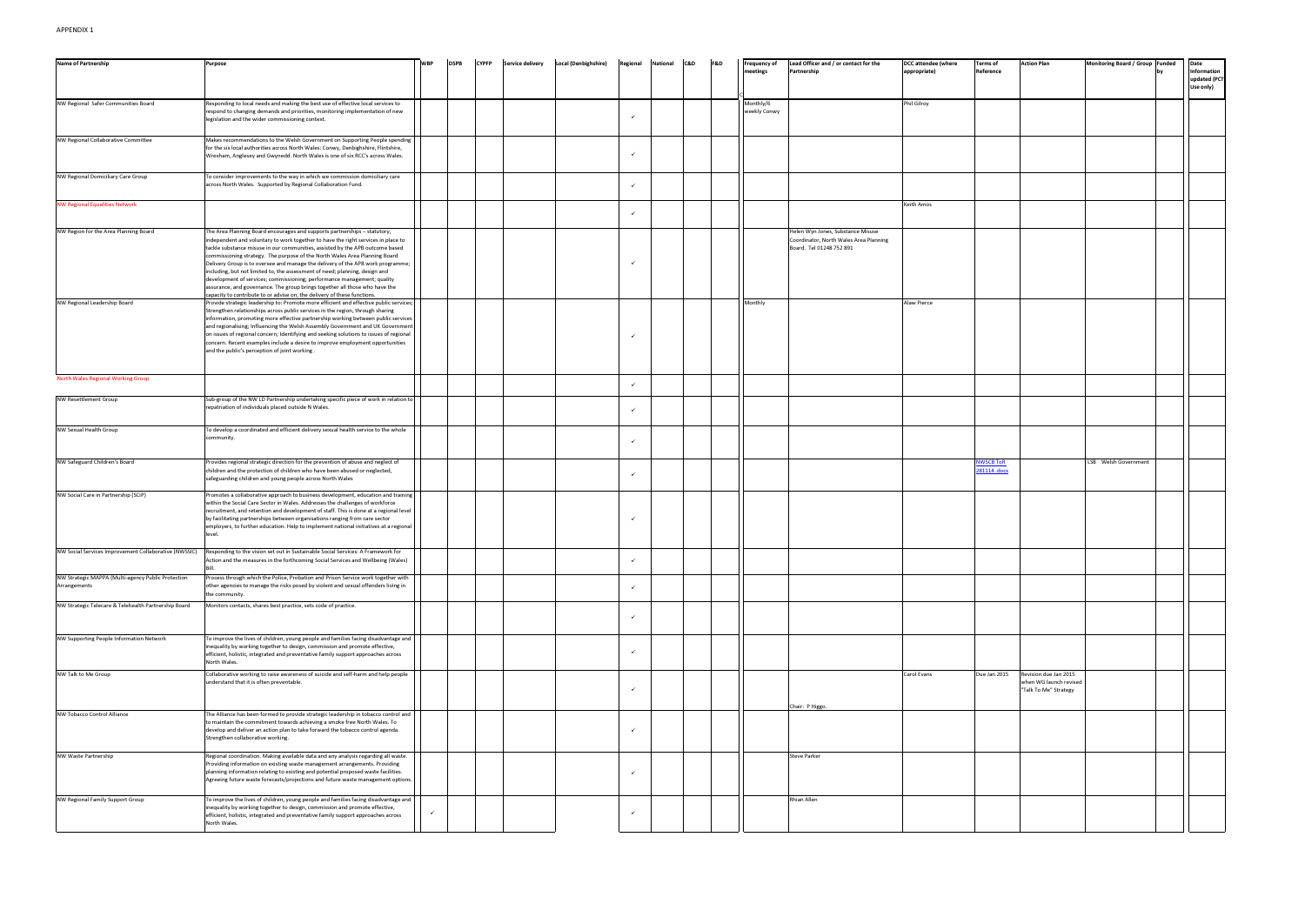| <b>Name of Partnership</b>                                                                                                             | Purpose                                                                                                                                                                                                                                                                                                                                                                                                                                                             | <b>WBP</b>   | <b>DSPB</b> | <b>CYPFP</b> | <b>Service delivery</b> | <b>Local (Denbighshire)</b> | Regional     | National     | C&D          | F&D | <b>Frequency of</b> | Lead Officer and / or contact for the | <b>DCC attendee (where</b>                    | <b>Terms of</b>                 | <b>Action Plan</b>   | Monitoring Board / Group Funded | Date                                     |
|----------------------------------------------------------------------------------------------------------------------------------------|---------------------------------------------------------------------------------------------------------------------------------------------------------------------------------------------------------------------------------------------------------------------------------------------------------------------------------------------------------------------------------------------------------------------------------------------------------------------|--------------|-------------|--------------|-------------------------|-----------------------------|--------------|--------------|--------------|-----|---------------------|---------------------------------------|-----------------------------------------------|---------------------------------|----------------------|---------------------------------|------------------------------------------|
|                                                                                                                                        |                                                                                                                                                                                                                                                                                                                                                                                                                                                                     |              |             |              |                         |                             |              |              |              |     | neetings            | Partnership                           | appropriate)                                  | Reference                       |                      |                                 | Information<br>updated (PCT<br>Use only) |
| Older People's Reference Group                                                                                                         | Develop approaches that promote a positive image of older people. Enhance<br>activities and schemes to ensure participation in developments that affect them<br>(social, economic, environmental). Improve intergenerational relationships.                                                                                                                                                                                                                         | ✓            |             | $\checkmark$ |                         | ✓                           |              |              |              |     |                     |                                       |                                               | Due for revision<br>by Jan 2015 |                      |                                 |                                          |
| <b>Parenting Operational Group</b>                                                                                                     | To develop and promote a range of resources and opportunities, to monitor the<br>work and training programmes. To collate emerging issues and feedback to relevant<br>management teams to support future service development.                                                                                                                                                                                                                                       |              |             |              |                         |                             |              |              |              |     |                     |                                       |                                               |                                 |                      |                                 |                                          |
| Regional Emergency Planning Service, North Wales<br>Councils (formerly Flintshire & Denbighshire Emergency<br><b>Planning Service)</b> |                                                                                                                                                                                                                                                                                                                                                                                                                                                                     | $\checkmark$ |             |              |                         |                             |              |              | $\checkmark$ |     | quarterly           |                                       | Ann Hughes-Jones                              |                                 |                      |                                 |                                          |
| Progressive Engagement Pathways Project (Conwy &<br>Denbighshire)                                                                      | The aim of the project is to increase collaborative working, smarter commissioning<br>and strategic coordination of NEET provision across Conwy and Denbighshire and<br>decrease unnecessary duplication of services and increase the number of engaged                                                                                                                                                                                                             |              |             |              |                         |                             |              |              |              |     |                     |                                       |                                               |                                 |                      |                                 |                                          |
| Regional Care Fees group                                                                                                               | 19+ young people.<br>To agree a regional fee process and approach to fee increases for care homes and<br>also considering domiciliary fees.                                                                                                                                                                                                                                                                                                                         |              |             |              |                         |                             | $\checkmark$ |              |              |     | Not sure            |                                       | Ann Hughes-Jones and/or<br>Susan P Cunnington |                                 |                      |                                 |                                          |
| Regional CCTV Collaboration                                                                                                            | Achieve (a) recurrent annual cash saving efficiencies; (b) operational / performance<br>improvements; (c) more resilience.                                                                                                                                                                                                                                                                                                                                          |              |             |              |                         |                             |              |              |              |     |                     |                                       |                                               |                                 |                      |                                 |                                          |
| Regional Dementia Task Group                                                                                                           | To agree a regional service specification for specialist EMI care home provision in<br>North Wales. BUT it has been decided to split this into 4 different project groups:<br>Project Group 1: Commissioning and New Models of Service. Project Group 2:<br>Improving Quality (to include the work on the service specification currently under<br>development). Project Group 3: Enhanced Environments. Project Group 4: Skills<br>Development.                    |              |             |              |                         |                             |              |              |              |     |                     |                                       | Ann Hughes-Jones and/or<br>Emily Jones-Taylor |                                 |                      |                                 |                                          |
| Regional Flying Start Partnership                                                                                                      | To improve the lives of children, young people and families facing disadvantage and<br>inequality by working together to design, commission and promote effective,<br>efficient, holistic, integrated and preventative family support approaches across<br>North Wales.                                                                                                                                                                                             |              |             |              |                         |                             |              |              |              |     |                     |                                       |                                               |                                 |                      |                                 |                                          |
| Regional Quality Assurance Monitoring                                                                                                  | To agree a regional approach to monitoring the quality of care home provision.                                                                                                                                                                                                                                                                                                                                                                                      |              |             |              |                         |                             |              |              |              |     |                     |                                       |                                               |                                 |                      |                                 |                                          |
| esidual Waste North Wales Collaboration                                                                                                |                                                                                                                                                                                                                                                                                                                                                                                                                                                                     |              |             |              |                         | $\checkmark$                |              |              |              |     | Quarterly           |                                       |                                               |                                 |                      |                                 |                                          |
| Rhyl City Strategy (Rhyl Going Forward Programme)                                                                                      | Creating an attractive neighbourhood. An improved tourism/leisure offer that<br>attracts more visitors. A good range of shops and services in a high quality<br>environment. Improving housing, open spaces and facilities.                                                                                                                                                                                                                                         |              |             |              |                         |                             |              |              |              |     |                     | Celia Jones, Chair                    |                                               |                                 |                      |                                 |                                          |
| Screening and Allocation Panels for each of 3 Extra Care<br><b>Housing Schemes</b>                                                     | Screening panel agrees eligibility to be considered for ECH and allocations panel<br>allocates any vacant properties to the applicant whose needs are considered to be<br>the highest priority taking into consideration the existing balance of needs within<br>the scheme at the time of the vacancy.                                                                                                                                                             |              |             |              |                         |                             |              |              |              |     |                     |                                       |                                               |                                 |                      |                                 |                                          |
| Single Access Route to Housing (SARTH)                                                                                                 | A group of housing providers working in Denbighshire, Conwy, and Flintshire<br>wanting to make it simpler for people to apply for housing and providing a better<br>service for anyone looking for a new home. (Each provider has separate housing<br>register & policy).                                                                                                                                                                                           |              |             |              | $\checkmark$            |                             |              |              |              |     |                     |                                       |                                               |                                 |                      |                                 |                                          |
| Social Services and Health Programme Board                                                                                             | Responding to develop sustainable social services with a framework for action<br>whilst meeting the requirements of the Social services and Wellbeing (Wales) Bill.<br>Being the accountable body for a range of services/functions delegated by the<br>Regional leadership board.                                                                                                                                                                                  |              |             |              |                         |                             |              |              |              |     |                     | Nicola Stubbins, Director             |                                               |                                 |                      |                                 |                                          |
| Specialist Planning Services (NW Directorates of<br>Environment)                                                                       | All North Wales Las from directorates of Environment. Minerals and Waste (led by<br>Flintshire), Ecology and Biodiversity (led by Gwynedd), Landscape and Trees (led by<br>Anglesey) and Built Conservation (led by Wrexham).                                                                                                                                                                                                                                       |              |             |              |                         |                             | $\checkmark$ |              |              |     |                     | Graham Boase                          |                                               |                                 |                      |                                 |                                          |
| SPoA Regional Partnership                                                                                                              | The purpose of the Group is provide strategic direction to support the delivery of<br>regionally planned and locally provided Single Points of Access to community health<br>and social care services across North Wales by April 2016. The group will support<br>the Programme Manager and locally employed Project Managers to plan,<br>implement and deliver Single Points of Access in line with the Regional Collaboration<br>Fund Bid approved in April 2013. |              |             |              |                         |                             |              |              |              |     | Monthly             |                                       | <b>Katie Newe</b>                             |                                 |                      |                                 |                                          |
| Supporting People North Wales Regional Collaborative<br>Committee                                                                      | This meets the requirements set down in the Supporting People Programme<br>Guidance and it is anticipated a memorandum of understanding will underpin this<br>groups purpose.                                                                                                                                                                                                                                                                                       | $\checkmark$ |             | $\checkmark$ |                         | $\checkmark$                |              |              |              |     |                     |                                       |                                               |                                 |                      |                                 |                                          |
| Supporting People Planning Group                                                                                                       | To network with all Denbighshire support providers and share good practice. To be<br>involved in sharing information so as to influence planning in relation to<br>accommodation supported living, floating support and housing schemes etc. To be a<br>link to the Supporting People team to receive and share relevant policy and practice<br>issues.                                                                                                             |              |             |              |                         |                             | $\checkmark$ |              |              |     | Quarterly           |                                       |                                               |                                 |                      |                                 |                                          |
| Taith Regional Transport Consortium (due to cease<br>December 2014)                                                                    | Joint committee of the six north Wales county authorities for the purpose of<br>developing and implementing actions and strategies for transport in north Wales.                                                                                                                                                                                                                                                                                                    | $\checkmark$ |             |              |                         | $\checkmark$                |              |              |              |     | Quarterly           |                                       | Hywyn Williams<br>David Davies                |                                 | Feb14 DVSC lead.docx |                                 |                                          |
| Third Sector Liaison Group                                                                                                             | The group seeks to maintain and oversee the development of a strong working<br>relationship between the Third Sector and the Council to benefit the people of<br>Denbighshire.                                                                                                                                                                                                                                                                                      |              |             |              |                         |                             |              |              |              |     |                     |                                       |                                               |                                 |                      |                                 |                                          |
| <b>Trunk Road Agency (8 Local Authorities)</b>                                                                                         | Oue for review 2015.                                                                                                                                                                                                                                                                                                                                                                                                                                                |              |             |              |                         |                             |              | $\checkmark$ |              |     |                     |                                       |                                               |                                 |                      |                                 |                                          |
| Wales Penalty Processing Partnership (10 Local Authorities, To process penalty charges for all LA Members.<br>does not include Conwy)  |                                                                                                                                                                                                                                                                                                                                                                                                                                                                     |              |             |              |                         |                             |              | $\checkmark$ |              |     |                     | Peter Cawsey (WPPP Manager)           |                                               |                                 |                      |                                 |                                          |
| Wales Purchasing Consortium (19 Local Authorities, does<br>not include Conwy)                                                          |                                                                                                                                                                                                                                                                                                                                                                                                                                                                     | ✓            |             | $\checkmark$ |                         |                             |              |              |              |     |                     |                                       |                                               |                                 |                      |                                 |                                          |